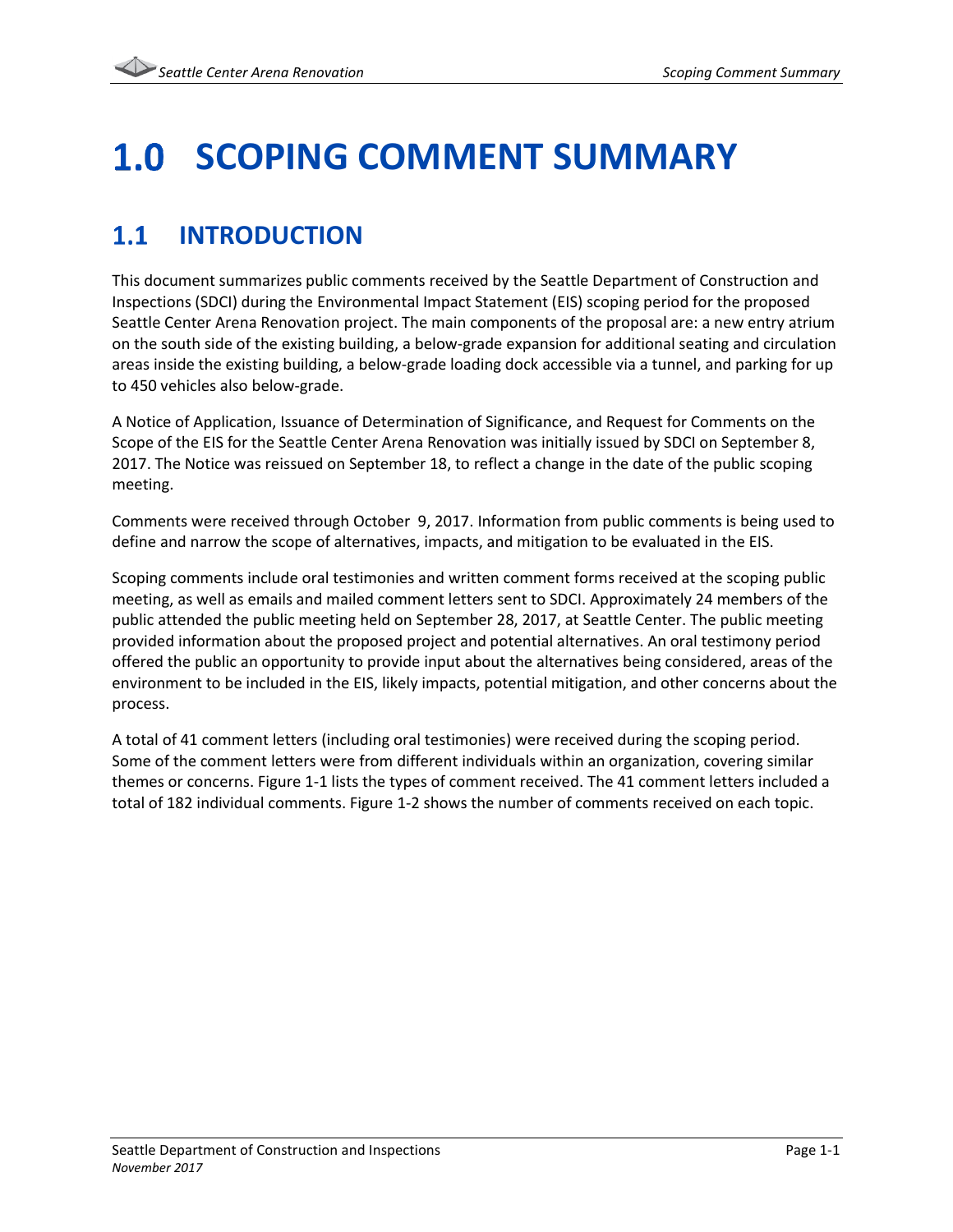

**Figure 1-1. Scoping Comment Submittal Types (percentage)**



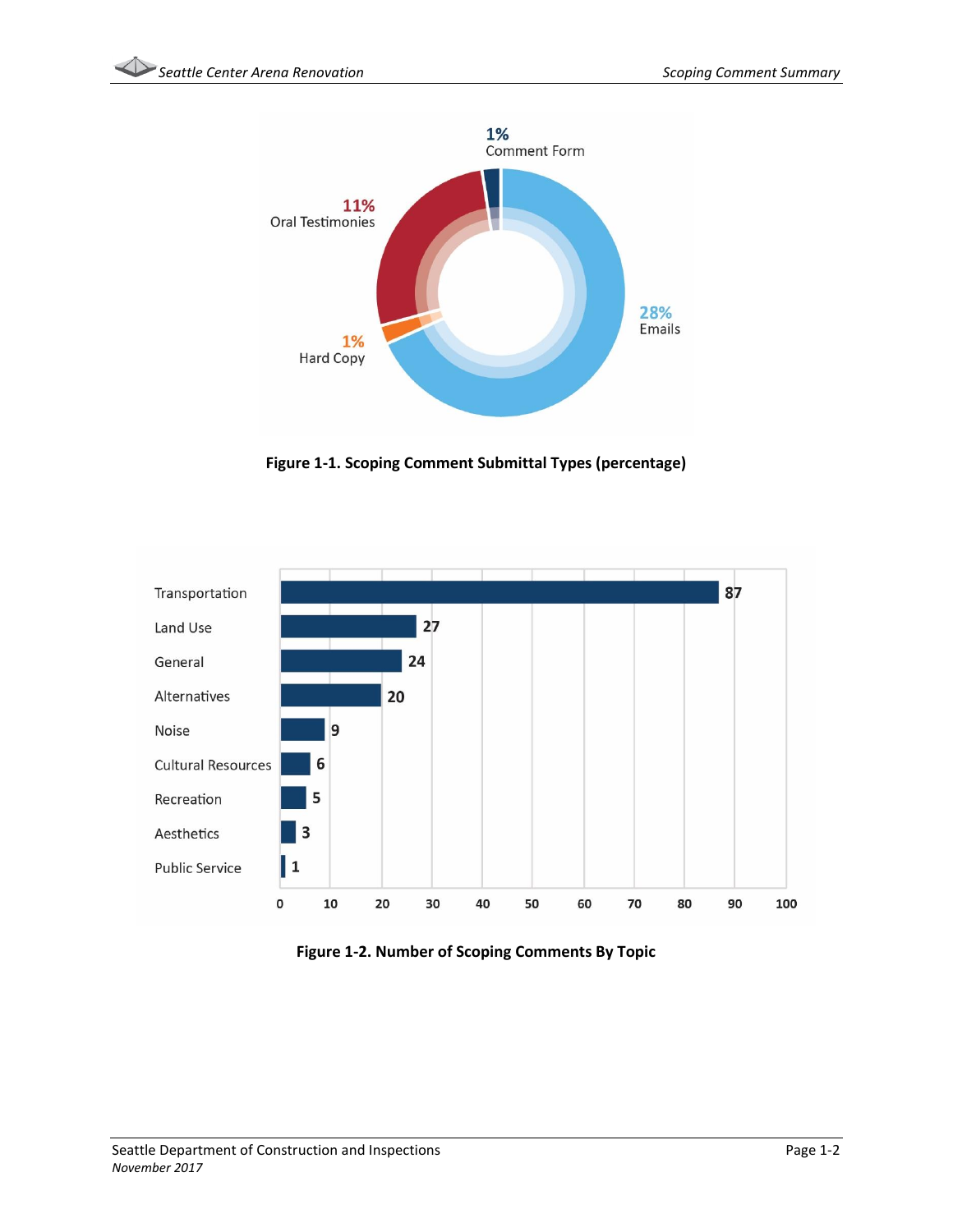### $1.2$ **TRANSPORTATION**

Many of the comments received during the scoping period touched on transportation concerns related to the proposed project (approximately 48%). These comments focused on a variety of different transportation issues, including vehicle traffic and parking, pedestrian use, bicycling, access to public transportation, and transit system capacity. The following sections describe the types of comments received in more detail.

# **1.2.1 Study Area**

Several comments suggested particular roadways or areas that should be included in the EIS study area. These included suggestions at the neighborhood level (e.g. Belltown Urban Village), radius from project site (e.g. one mile) as well as specific roadway facilities such as Mercer St, Denny Way, Elliott Ave, and I-5. Comment letters also recommended detailed review of project impacts to bicycle facilities, pedestrian facilities, and public transit capacity and reliability. The scope of this EIS will include many of the facilities mentioned in the scoping letters through either quantitative or qualitative analysis. The study area for the EIS has been selected in conjunction with Seattle Department of Transportation (SDOT) staff to address those areas or facilities that are most likely to be impacted by the proposal.

# **1.2.2 Background Traffic Assumptions**

Many comments related to the specific assumptions of the transportation network ranging from specific bicycle facilities to major projects such as the SR 99 Tunnel and Sound Transit 3 (ST3) light rail extension. The EIS scope includes development of a list of reasonably foreseeable projects that would be in place during each of the analysis years (i.e., 2020 and 2035). These assumptions were developed with input from City of Seattle (City) staff to reflect current plans, estimated dates of completion, and funding commitments.

Several comments were also received regarding land use growth assumptions, including the potential effect of recently adopted zoning revisions in the Uptown Neighborhood (Uptown). The EIS scope includes analysis using a regional travel demand model, which incorporates growth projections at a relatively fine grained level. Assumptions regarding potential redevelopment within the Seattle Center campus, particularly the Mercer Street Garage and Memorial Stadium, were determined in consultation with Seattle Center staff.

# **1.2.3 Project Travel Characteristics**

Comments were received regarding the travel behavior of the proposed project's visitors. This included comments regarding mode split, transportation demand management strategies, and mitigation. Some comments referenced assumptions regarding project characteristics such as event timing and event schedules. The EIS scope includes consideration of these project characteristics based upon information provided by the applicant and relevant data collection.

# **1.2.4 Other Transportation Topics**

Many comments requested evaluation of various topic areas by mode of travel or type of impact, for example parking, bicycle, transit, transportation network companies (TNCs), construction impacts (including parking impacts), truck routing, etc. Other comments expressed the need to consider interrelationships with other transportation planning efforts, as well as potential mitigation measure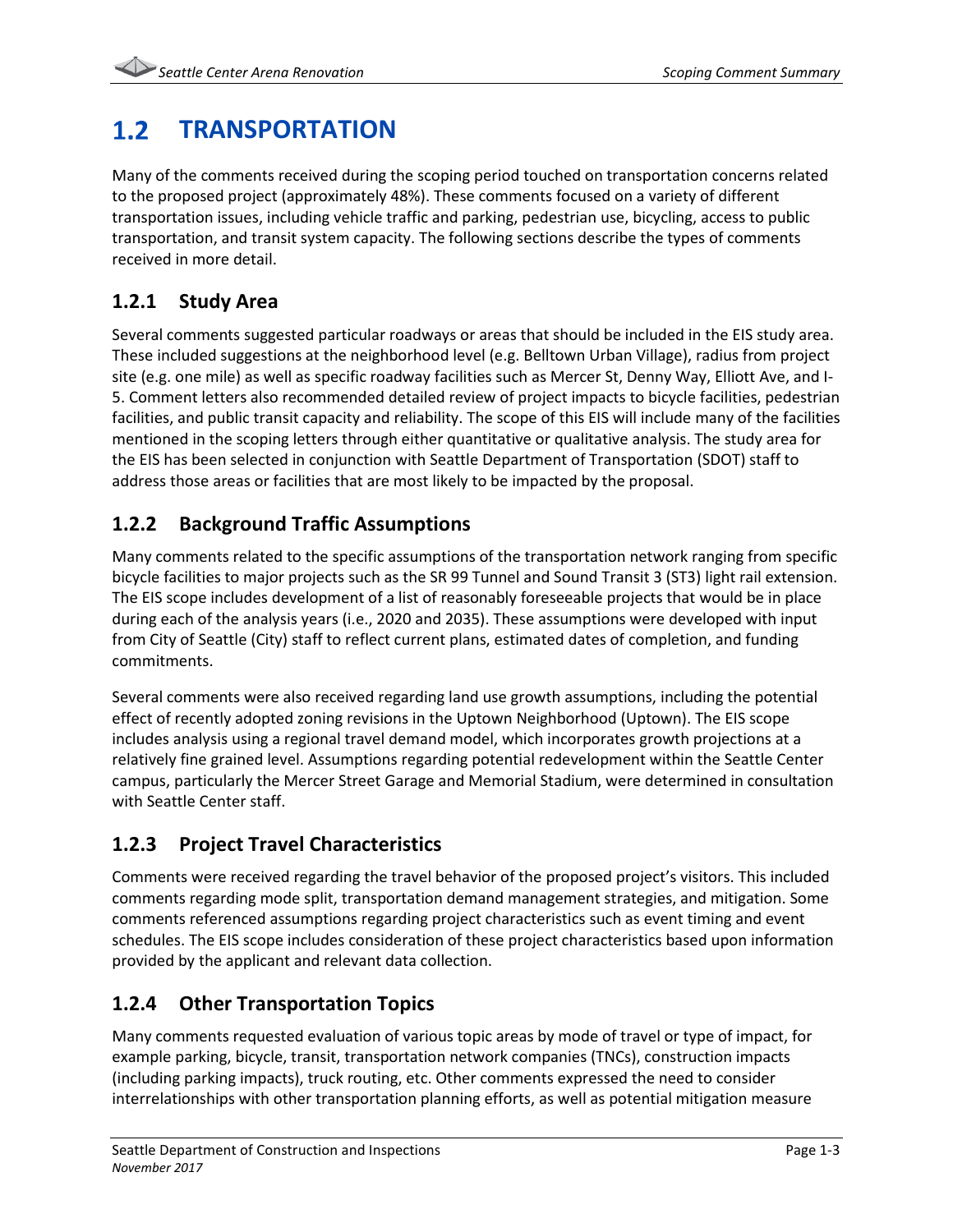strategies. To the extent relevant and applicable to the EIS, these topic areas are included in the EIS scope.

### **1.2.5 Site Access**

Several comments related to the site access issues, particularly semi-trailer truck access on John St. These types of site access issues will be addressed in the EIS.

# **1.2.6 Out of Scope Requests**

The scope of this EIS is limited to potential environmental impacts that may result from the proposed redevelopment of the Seattle Center Arena. Several comment letters requested evaluation of plans or projects outside of that scope. The Mobility Action Plan (MAP) for the North Downtown neighborhoods is a separate, but concurrent planning process that will address a broader area both in terms of geography and transportation issues (i.e. not just related to larger or increased events at the Seattle Center Arena). The MAP may make use of information contained in the EIS and the EIS may discuss potential mitigation measures that are also considered in the MAP, as the schedules allow, but the EIS will not evaluate the potential outcomes of the MAP.

A request was made to study a potential conversion to two-way operations of First Ave N and Queen Anne Ave N. This is outside the scope of this EIS because it is not part of the proposal nor is it included in any current City plans. Another request was to study different SR 99 tolling scenarios. This EIS will include the tolling scenario for the SR 99 tunnel that was determined by the Washington State Transportation Commission.

### $1.3$ **LAND USE**

Land Use comments generally requested that the EIS consider the impacts to the neighborhoods surrounding the Seattle Center Arena, and how growth in these neighborhoods could be impeded or encouraged by the proposed project. One commenter asked whether there would be long-term impacts on future land use due to traffic, parking constraints, noise, or glare, in light of the rezoning of the area. Commenters stated that the proposed project should be consistent with the Uptown Urban Design Framework (SOPCD, 2016). Commenters also requested analysis of how the construction and operation of the arena would affect use of the nearby parcels and whether there would be any adverse impact to housing (including affordable housing) in the area. The EIS will include an evaluation of potential direct and indirect land use impacts from the construction and operation of the proposed project. This evaluation will include how transportation and parking affect land use. The land use evaluation will consider the Uptown Urban Design Framework and the recently adopted zoning changes. The EIS will consider the extent to which the project is consistent with applicable housing policies such as those contained in the City's Comprehensive Plan.

Land Use comments accounted for 15 percent of the total comments received.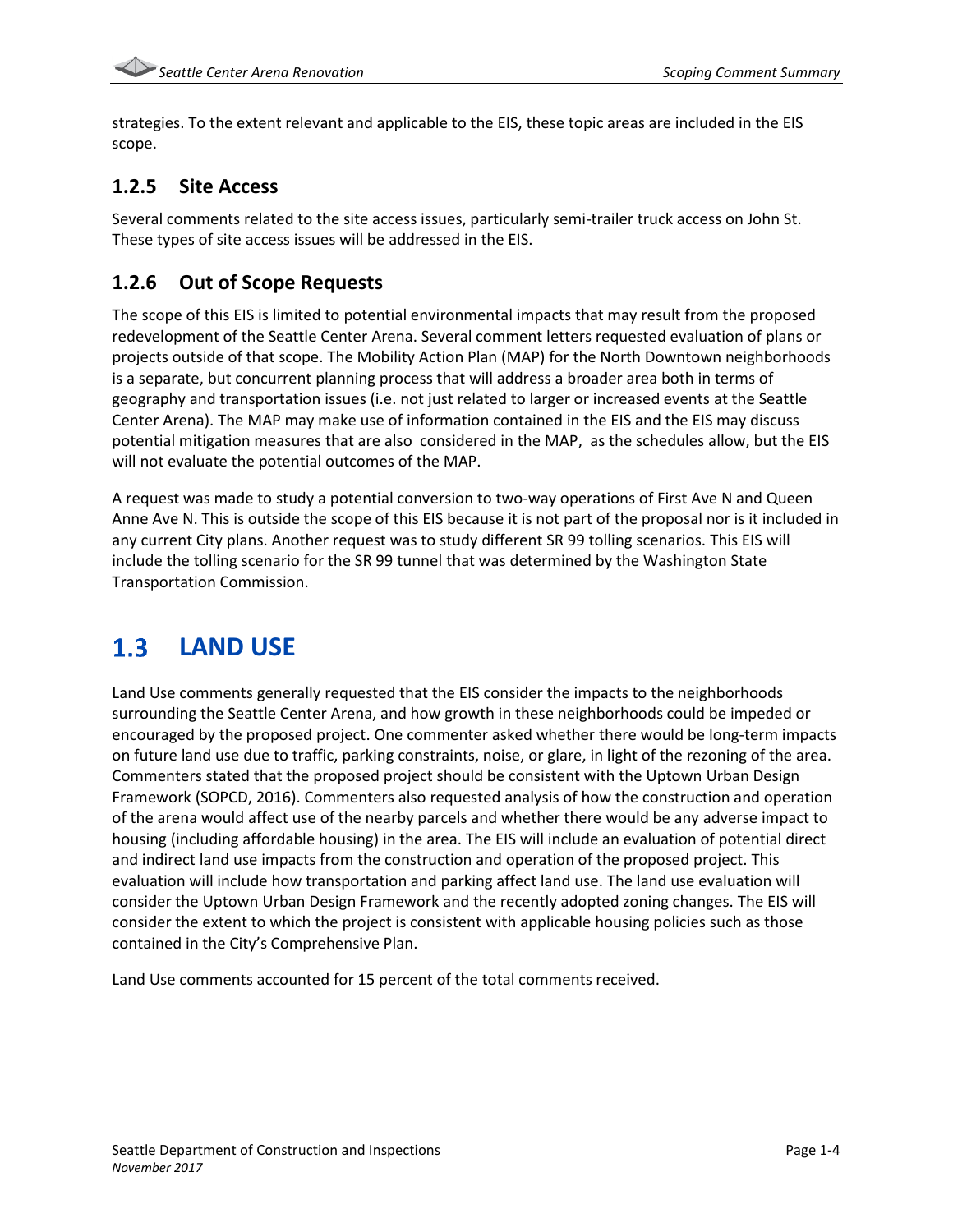### **GENERAL**  $1.4$

Comments that spoke to the project's purpose and need, SEPA process, or general EIS development were grouped together. This category includes comments that questioned the need for the renovation of the Seattle Center Arena and express opposition to the project generally because of impacts from traffic. Other commenters stated support for the project because they thought it would be a benefit to the neighborhood.

Commenters requested study of the direct, indirect, long-term, short-term, and cumulative impacts of the proposed project, and to adequately explore mitigation. These comments also included requests that the EIS identify who is responsible for enforcement of standards, agreements, and mitigation commitments made during the course of the proposed project.

The EIS will evaluate potential impacts from construction and operation of the alternatives as required under SEPA, including direct, indirect, long-term, short-term, and cumulative impacts of the proposed project. Changes to the surrounding area, including the Seattle Center will include reasonably foreseeable projects. The EIS will identify potential mitigation measures and may identify who will be responsible for implementing those measures.

These types of general comments made up 13 percent of the total comments received.

#### $1.5$ **ALTERNATIVES**

At the time of the public scoping meeting, SDCI had not yet finalized the possible components of Alternative 2 for the EIS. One purpose of scoping is to inform the development of alternatives to the proposed project. For the scoping meeting, Alternative 2 was presented at a conceptual level; Alternative 2 could include adjustments to the below-grade parking, a resizing of the atrium, or other design modifications.

Some commenters stated that Alternative 2, as presented at the scoping meeting, was a pared-down version of Alternative 1 and was developed as a "straw man" type of alternative to make the OVG proposal look superior.

Several commenters stated that the SODO arena plan (described in the Seattle Arena Final EIS [City of Seattle, 2015]) was preferable to any Seattle Center Arena redevelopment due to traffic and transportation concerns, as well as neighborhood interests. Several of these commenters stated that the SODO area was preferable for an arena because that area is already established as a destination for sporting events and does not have the same traffic congestion concerns as the Uptown and Queen Anne neighborhoods. Some commenters asked that the SODO arena or an off-site location be considered as an alternative.

However, because the City's objective is to renovate the Seattle Center Arena, consideration of constructing a new arena facility at other locations does not meet the City's objective and is not required, nor included, in the EIS.

Comments relating to project alternatives comprised 11 percent of the total comments received.